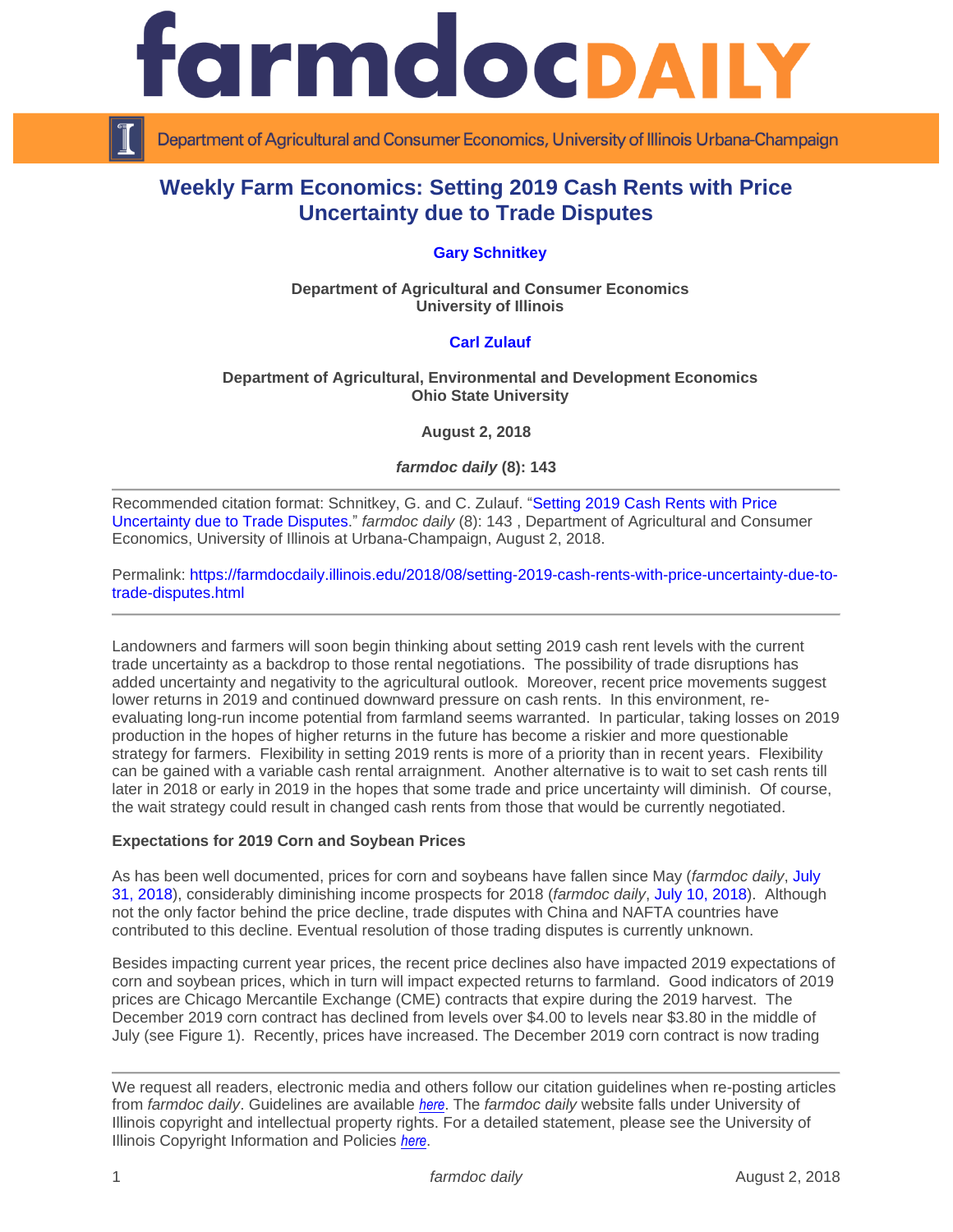near \$4.00 per bushel. The futures price would need to be adjusted to a cash price using a futures-cash basis. A reasonable estimate for the central Illinois basis is -\$0.20, resulting in an expected cash price of \$3.80.



Soybean prices have declined as well. The November 2019 soybean contract was trading at levels near \$10.00 for much of the first part of the year. Prices then fell below \$9.00 going into July. The current level is near \$9.30. Adjusting for a -\$.30 basis, again a reasonable estimate for central Illinois, gives a cash price of \$9.00 per bushel.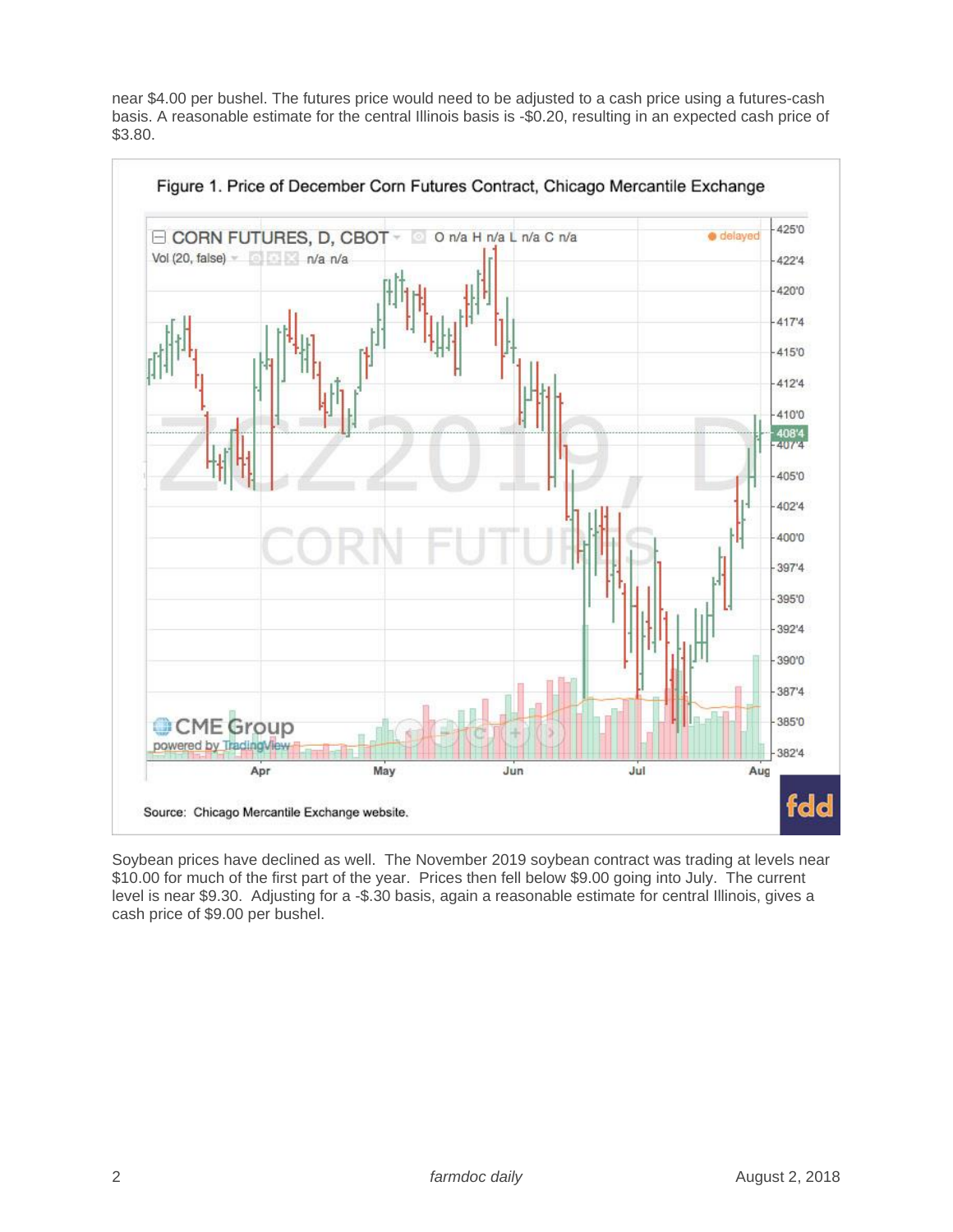

At this point, using cash prices of \$3.80 for corn and \$9.00 for soybeans seems like a reasonable starting point for analyzing 2019 cash rents. Note that these price expectations will change and have considerable downside price risk. Trade disputes have had a history of having long lasting downward impacts on prices. Additional trade disruptions could cause further price declines.

# **2019 Returns Expectations**

A corn price of \$3.80 is slightly above actual prices in recent years. Farmers in central Illinois averaged \$3.72 in 2014, \$3.59 in 2016, and \$3.40 in 2017. The corn price is supportive of higher corn returns than in recent years.

The \$9.00 planning price for soybeans is well below prices received in recent years. Central Illinois farmers averaged \$10.67 in 2014, \$9.39 in 2015, \$9.99 in 2016, and \$9.70 in 2017. A \$9.00 price would have lower soybean returns.

As structured in the 2014 Farm Bill, neither a \$3.80 corn price or \$9.00 soybean price would be expected to generate large payments for either commodity program: Agricultural Risk Coverage (ARC) and Price Loss Coverage (PLC). To illustrate, the reference prices for PLC in the alternatives are \$3.70 for corn and \$8.40 for soybeans. PLC would not generate payments at cash prices of \$3.80 for corn and \$9.00 for soybeans. The 2014 Farm Bill does not extend to 2019. As a result, either an extension of the 2014 Farm Bill or a new 2018 Farm Bill will need to be passed. The 2018 Farm Bill could modify commodity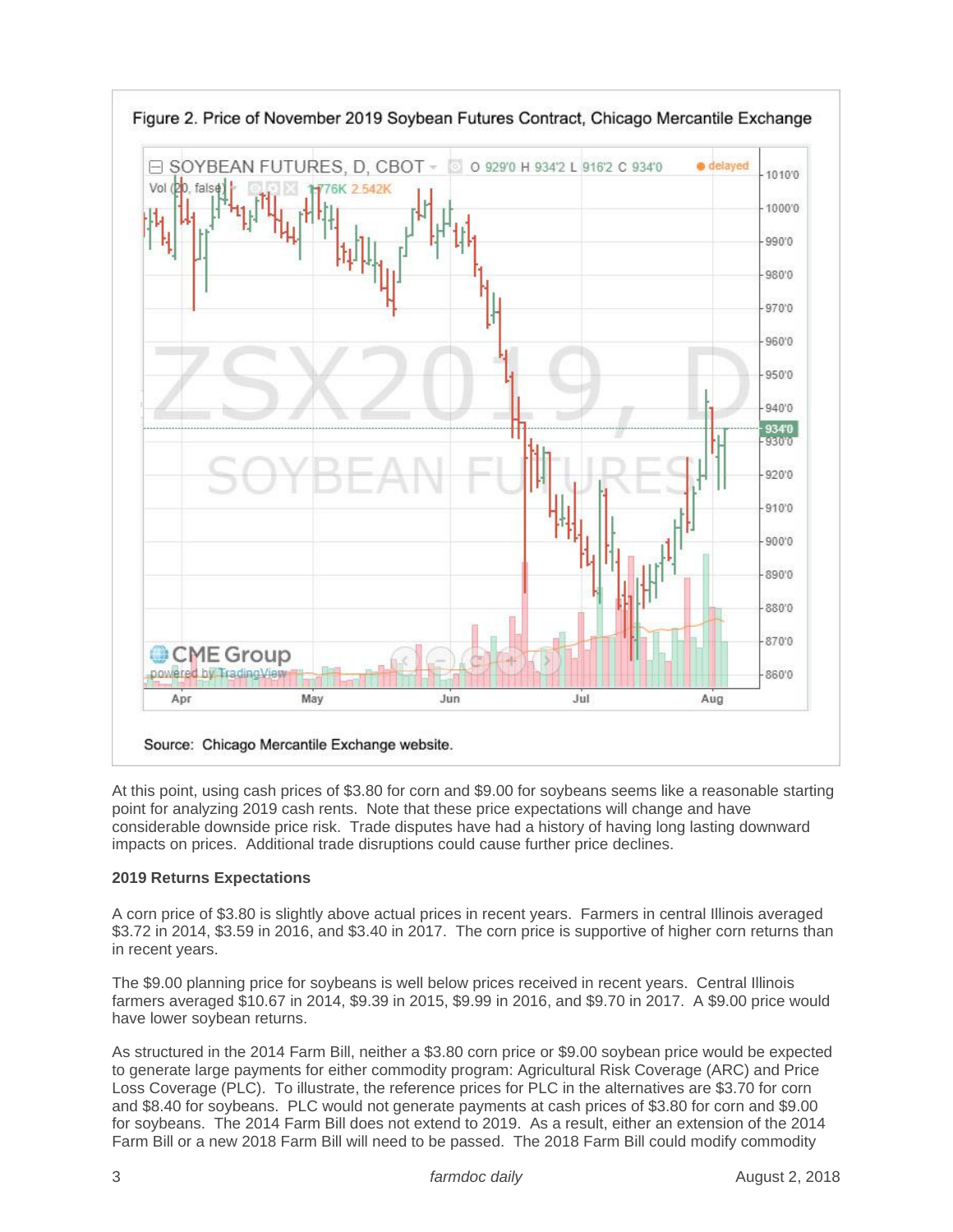title programs resulting in payments for 2019. At this point, it does not seem prudent to budget a value for commodity title payments in 2019. As a result, the only expected revenue in 2019 budgets will come from crop revenue.

It is likely that non-land production costs will increase. Energy prices have been increasing and non-land costs are correlated with energy prices (see *farmdoc daily*, [June 5, 2018\)](https://farmdocdaily.illinois.edu/2018/06/historic-fertilizer-seed-and-chemical-costs.html). Therefore, building in cost reduction does not seem prudent at this point in time.

Table 1 shows estimates of 2019 operator and land return for high-productivity farmland in central Illinois. Yields are 210 bushels per acre for corn and 65 bushels per acre for soybeans. The only revenue in Table 1 is from crop sales and equals \$798 per acre for corn and \$585 per acre for soybeans. Non-land costs are \$570 for corn and \$360 for soybeans, slightly higher than 2018 projections.

| Table 1. Estimates of 2019 Operator and Land Returns for Corn and<br>Soybean Production in Central Illinois, High-Productivity Farmland,<br>Per Acre |                      |                     |
|------------------------------------------------------------------------------------------------------------------------------------------------------|----------------------|---------------------|
|                                                                                                                                                      | Corn                 | Soybean             |
| Price<br>Yield<br>Crop revenue                                                                                                                       | \$3.80<br>210<br>798 | \$9.00<br>65<br>585 |
| Non-land costs                                                                                                                                       | 570                  | 360                 |
| Operator and land return                                                                                                                             | 228                  | 225                 |

Operator and land returns are projected at \$228 per acre for corn and \$225 per acre for soybeans. This return is the amount that is left to split between the farmer and landowner. Cash rents for high-productivity farmland in central Illinois are averaging near \$260 per acre. A \$260 rent would generate a -\$32 return for corn (\$228 operator and land returns - \$260 cash rent) and a -\$35 returns for soybeans.

#### **Commentary on Negative Returns to Farmers on Cash Rent Farmland**

Estimates of 2019 operator and land return point to negative returns to farmers given current rent levels. Negative returns on cash rented farmland has not been unusual in recent years. On average, farmers have had negative returns from cash rented farmland since 2014 (see *farmdoc daily*, [August 22, 2017\)](https://farmdocdaily.illinois.edu/2017/08/negative-cash-rent-farmland-returns-since-2014.html). Cash rents on high-productivity farmland in central Illinois have been slowing drifting down from a high of \$293 per acre in 2014 to a projected level of \$264 pear acre in 2018. Cash rents are "sticky." Landowners do not want to see returns decline so are reluctant to lower cash rents. Farmers are reluctant to ask for lower cash rents because of competition for farmland and the fear of losing farmland. As a group, farmers appear to be pursuing a strategy of taking current losses on rented farmland in the hopes of higher returns in future years.

In our opinion, current trade disruptions diminish the possibility of having higher returns in the future. Previous trade disputes such as the Russian grain embargo had long-run, negative impacts on prices (for a discussion see *farmdoc daily* [July 13, 2018\)](https://farmdocdaily.illinois.edu/2018/07/us-corn-soybean-wheat-exports-and-ussr-grain-embargo-contemporary-implications.html). This is likely to be the case with current trade disruptions. Even if trade disputes ended today, forces likely have been put into place that will result in expanded acres in South America and elsewhere. If trade disputes continue, prospects of expansion outside the U.S. grow, along with attendant long-term negative impacts on U.S. prices.

As a result, the motive of taking losses currently in the hopes of future, higher returns from cash rented farmland becomes more questionable. Farmers may wish to reevaluate and lower cash rent levels for 2019 given a more pessimistic long-run outlook.